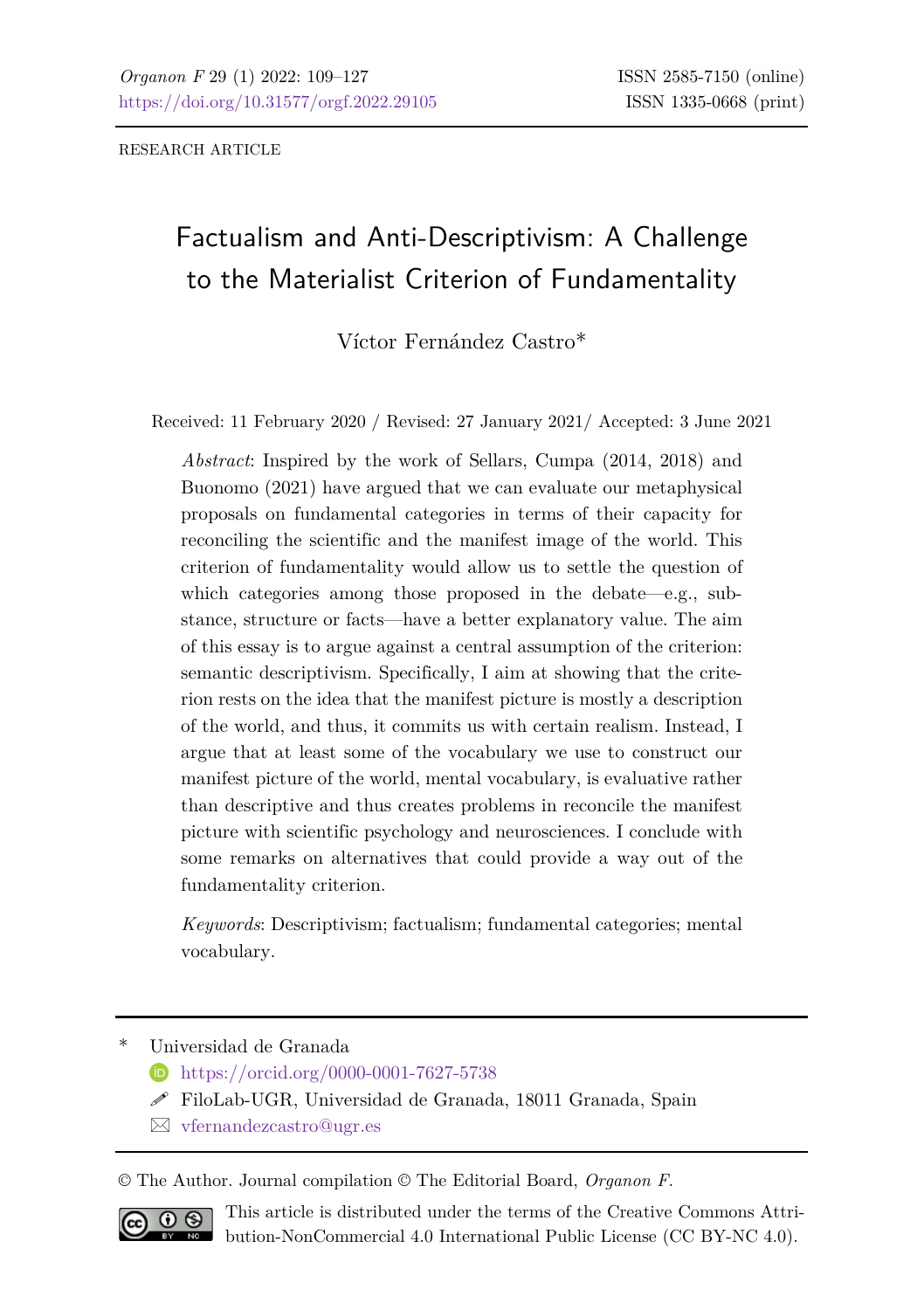## **1. Introduction**

In "Philosophy and the Scientific Image of Man" Wilfrid Sellars proposes, as the fundamental task of the philosophical endeavor, to reconcile the scientific image of the world with the manifest image, that is, the image produced by our scientific theories of natural sciences with the image we all take for granted. The difference between these two images turns to be especially evident when contrasting the common-sense perspective of humans as autonomous persons, responsible of their actions and motivated by thoughts and feelings, with a scientific perspective describing humans as biological systems without free will whose behavior is caused by physical processes and mechanisms.

Following in the footsteps of Sellars, Cumpa (2014, 2018) and Buonomo (2021) have proposed a scientific turn in metaphysics according to which we must assess our ontological theories regarding the fundamentality of the world on the basis of the contribution they can make to the reconciliation between the two images: *the materialist criterion of fundamentality*. As Buonomo (2021) puts it, "the scientific turn in metaphysics takes the fundamental categories to be the ones that play an essential role in the explanation of the relation between the ordinary world and the physical universe, providing us with a unified image of the world as a whole" (p. 795).

The aim of this article is to question an assumption of the materialist criterion of fundamentality which claims that the analysis of linguistic behavior necessarily produces, as a manifest image, a common-sense realism. This assumption, we argue, is based on a Cumpa's commitment to a form of semantic descriptivism (Chrisman 2007; Frapolli and Villanueva 2012; Gibbard 2003). Given that, we present a challenge to the criterion in conditional terms: If semantic descriptivism turns to be wrong about certain areas of discourse, and thus, the analysis of linguistic behavior cannot produce a manifest image that allow reconciliation, then the materialist criterion cannot be applied. In section 2, we present Cumpa's materialist criterion of fundamentality and how it works. In section 3, we present the central conditional argument and how it jeopardizes the criterion. Further, we argue that such argument puts defenders of the materialist criterion of fundamentality in a difficult situation. In section 4, we present several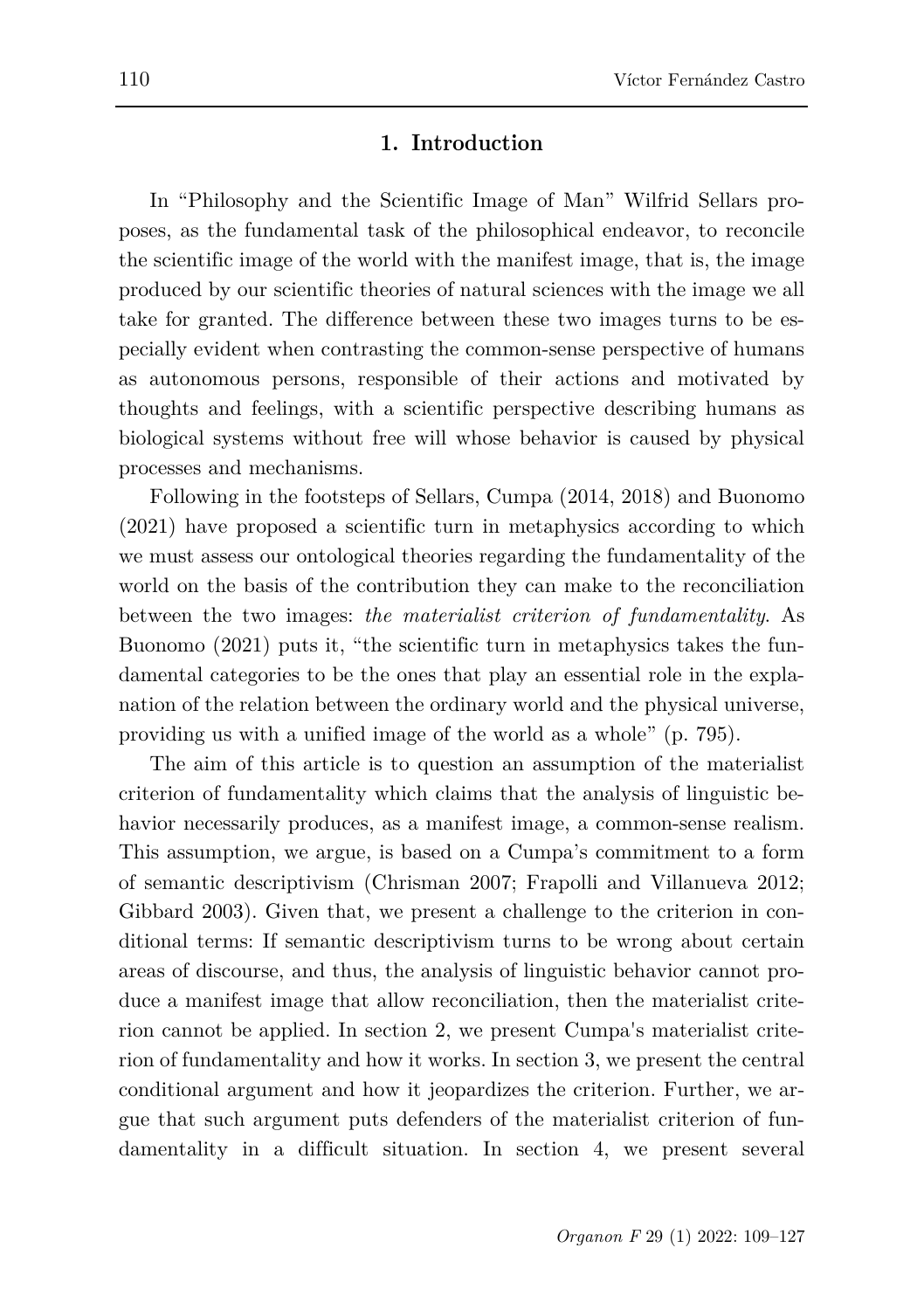arguments from non-descriptivism regarding mental vocabulary to emphasizes the impossibility of reconcile folk mentalism and psychology/neurosciences in metaphysical terms.

## **2. The materialist criterion of fundamentality**

According to the traditional Aristotelian characterization of metaphysics, ontology is concerned with the study of being *qua being*, i.e., the identification of the most general and fundamental categories under which things fall and to characterize the relations between these categories. As such, ontology aims at seeking to understand the concept of being and existence and the properties and features that existence things exhibit as beings and existents. In this sense, a central function of metaphysics is to provide a map of the structure of all things. Now the question is what is the most fundamental of category of the world? Several contemporary authors (Heil 2013, Lowe 2011) have followed Aristotle in claiming that "substance" is the most fundamental category, while other authors have supported other categories like "structure" (French 2014, Ladyman and Ross 2007) or "facts" (Buonomo 2021, Cumpa 2014, 2018) as the fundamental category of the world.

The debate around the fundamentality of categories leads us to the question of how to decide between the different competing views (Cumpa 2020). Aristotle defended substantialism on the basis that the category of substance is prior, simpler and independent of other categories. For instance, substance is simpler than other categories because it cannot be divided in other categories and it is independent because it does not require other categories to exist. Those criteria are still object of debate in contemporary metaphysics (see Heil 2012, 2-5, 15; Armstrong 1997, 139-149). However, recently, Cumpa (2014) and Buonomo (2021) have proposed a different criterion, what they call the materialist criterion of world-fundamentality. According to this criterion, we must assess our ontological theories regarding the fundamentality of categories on the basis of the contribution they can make to the reconciliation between the scientific images of the world and the perceived or manifested image of the world. In other words, the explanatory power of our theories about categories must be evaluated in terms of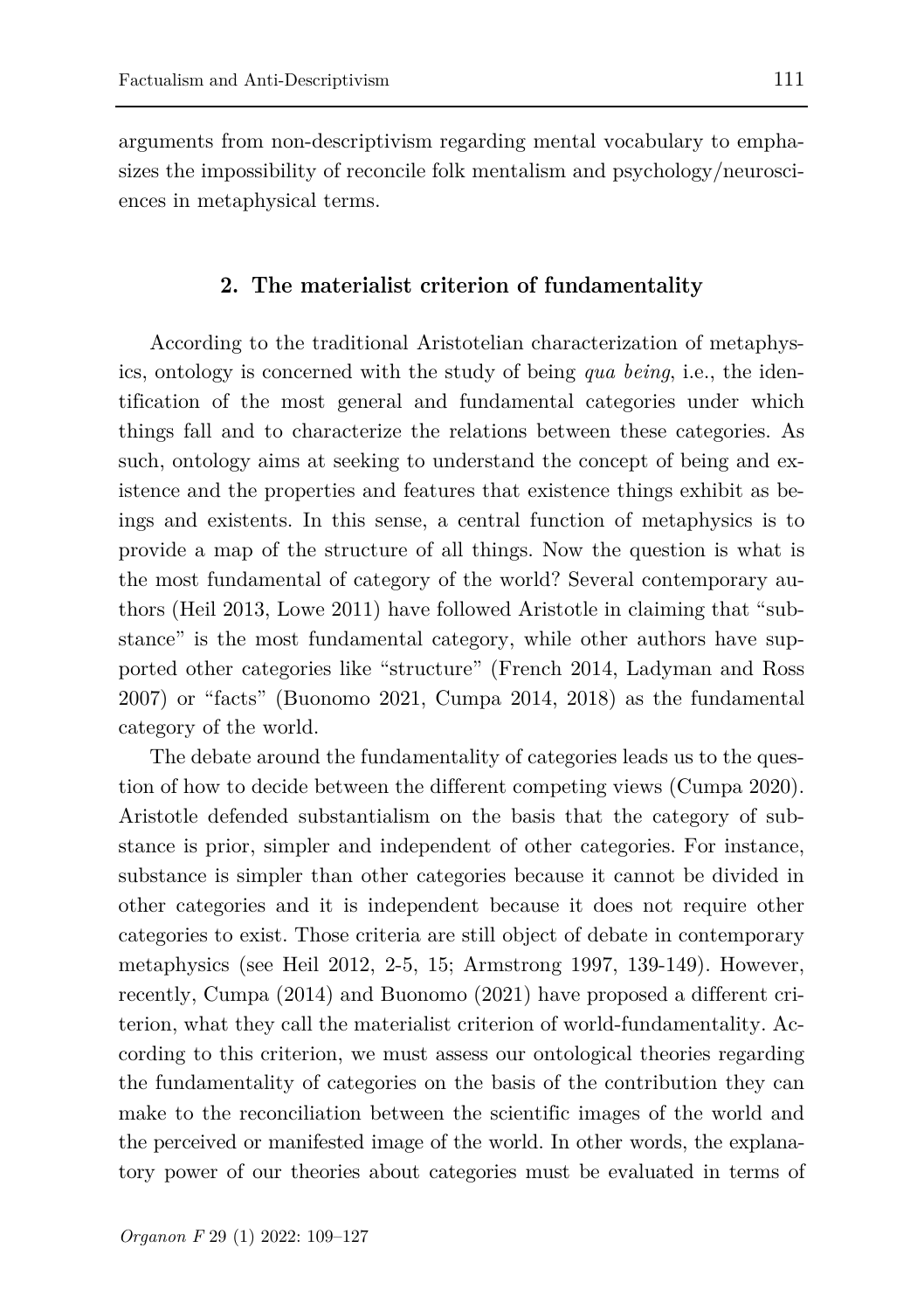how the given categories can contribute to a better understanding of how the resulting image of how the world is according to our better scientific theories is compatible with the picture resulting from our ordinary experience.

Now, how should we understand such reconciliation? to see how, consider how Cumpa constructs his argument supporting the idea that factualism is better positioned for the reconciling task than other theories like substantialism. According to the criterion, a category must make sense of propositions of the type "A is F" where the two relata of the categorical scheme belong to different images. For a given proposition "the tomato is red", the categorial structure allows, for instance, the tomato to be located in the manifest image ("Tomato") and being red in the scientific image ("X is able to reflect a dominant wavelength measures between 618 and 780 nm"). According to Cumpa, factualism allows these type of propositions because being red is not a property of the tomato but a constituent of the fact, while substantialism does not make sense of such 'cross-sectional' propositions because the substance and its accident must be at the same level (Cumpa 2014, 321), that is, the categorial structure does not make the job as far as the structure 'S is P' corresponds either to the level of things (Gracia 1987) or to the elementary particles of physics (see Heil 2012, 52).

In brief, Buonomo and Cumpa argue that our disputes regarding the fundamentality of categories must arbitrated by an alternative criterion to those classically recognized in the debate like priority, simplicity or independency. According to this alternative criterion, a particular theory of categories is better than other when it can accommodate or make sense of propositions of the form "A is F" where the two relata can belong to different images. As a result, our better theories metaphysical theories will reconciliate our scientific understanding of the world with our everyday experience to the extent that our metaphysical categories can be compatible with propositions like "The tomato is able to reflect a dominant wavelength measures between 618 and 780 nm".

### **3. The challenge**

As Heil (1998) said, "science does not speak with a single voice". There is no such thing as science, but sciences (physics, chemistry, meteorology,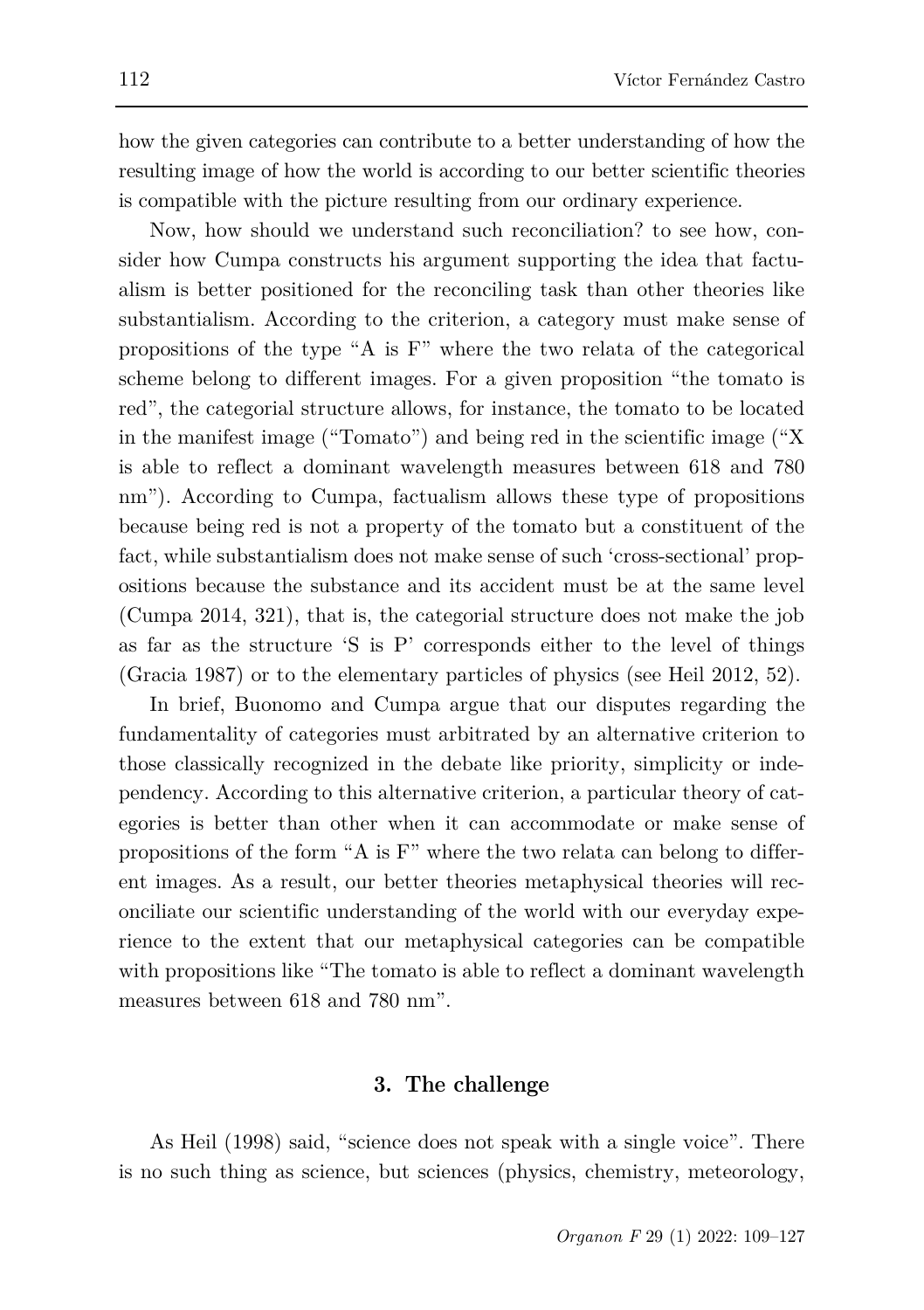geology, etc.) which focus on a strictly circumscribed domain. In this sense, it is inevitable that each science delimits the type of questions that are relevant, and that when certain limits are reached, the buck is passed to another science. However, even if each sciences were completely successful in accounting for its limits, it would still remain to evaluate how each science is pronounced in relation to each other, and of course, to our ordinary experience. In this sense, even if one doubts the value of pursuing a fundamental categorical scheme and embrace metaphysical pluralism, one can still find a certain value in the criterion of fundamentality as it would allow us to evaluate the relation of the metaphysical categories involved in a particular theory or science in relation to our everyday experience. Now, the fundamentality criterion requires that one of the stories belongs to the scientific sphere which is delimited by the particular science applied in the given domain. However, how can we define the area of application that belongs to the manifest image? What criterion do we use to decide what falls under the "ordinary level of thinghood with which ordinary people are acquainted in their commonsensical and practical experience" (Cumpa 2014, 319)?

Cumpa considers that the source of knowledge we must take into account in order to specify the ordinary world is not phenomenology, but rather the analysis of ordinary linguistic behavior. This analysis, he holds, leads us to what he calls 'common-sense realism'. Similarly, Buonomo claims that:

"[c]ommonsense realism and scientific materialism represent the two methodological assumptions of the scientific turn in metaphysics. On the one hand, common sense realism accepts the ordinary level of thinghood we are acquainted with in our everyday lives and that we speak about in ordinary discourse. On the other hand, scientific materialism considers the scientific level of thinghood that scientists study through experimental research and represent with scientific theories." (Buonomo 2021, 796)

The analysis of linguistic behavior results into a manifest image that commits us with realism about the entities that populate our world. In this sense, the materialist criterion of fundamentality presupposes that the analysis of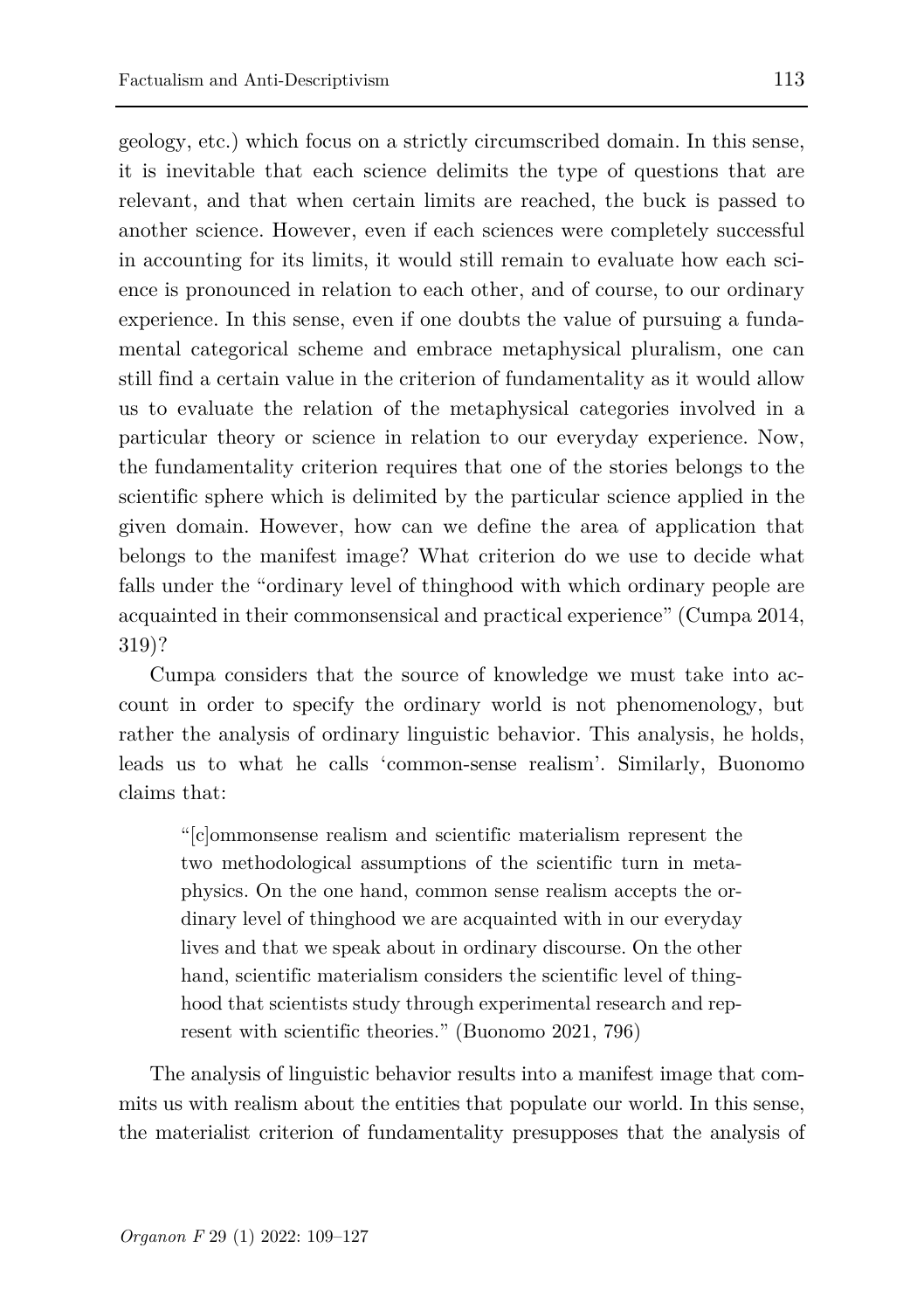our ordinary vocabulary will produce a common-sense image populated with objects, relations, and properties.

Notice that the scientific turn is undertaking an important semantic commitment to the idea that our everyday discourse is necessary descriptive. So, the materialist criterion, as specified by Cumpa and Buonomo, is based on semantic descriptivism. Descriptivism is the stance "whereby it's assumed that since semantic content of indicative sentences is standardly given in terms of their truth-conditions, the characteristic function of all indicative sentences is to describe worldly objects, properties, and relations" (Chrisman 2007, 227). In other words, the idea behind the characterization of the ordinary world relies on the assumption that the function of linguistic expressions is mainly descriptive. Certainly, this would seem obvious in the areas of discourse Cumpa and Buonomo are thinking of; for instance, ordinary objects (tables, chairs) and their properties (brown, rigid). However, this is not necessarily the case for all areas of discourse. In philosophical literature, we can find a set of views that share the denial of the descriptivist reading of a certain type of expressions or sentences. For instance, several views in metaethics like ethical expressivism (Gibbard 2003) or quasi-realism (Blackburn 1998) deny that sentences such as 'eating meat is wrong' describe a fact, namely, that a piece of behavior has a value property (being wrong). Similar positions are maintained about expressions such as epistemic attributions (Chrisman 2007, Field 2009), logical concepts (Brandom 2001), attribution of rationality (Gibbard 1990, Frapolli and Villanueva 2018) or modal expressions (Blackburn 1986, Thomasson 2014). The analysis of linguistic behavior, these authors suggest, can result in discovering that certain vocabulary is non-descriptive, and thus, its use does not commit us to any particular metaphysical counterpart.

The descriptive assumption of Cumpa and Buonomo have two important negative consequences for the criterion of fundamentality when seen from the perspective of the anti-descriptivist analysis. First, as several authors have argued (Chrisman 2008, Horgan and Timmons 1992, Mackie 1977), assuming descriptivism entails strong metaphysical commitments to the existence of nonnatural facts or entities like, for example, evil or goodness. These kinds of metaphysical entities, however, do not seem to be the kind of objects, properties and relationships that are part of a common-sense realism. In this sense,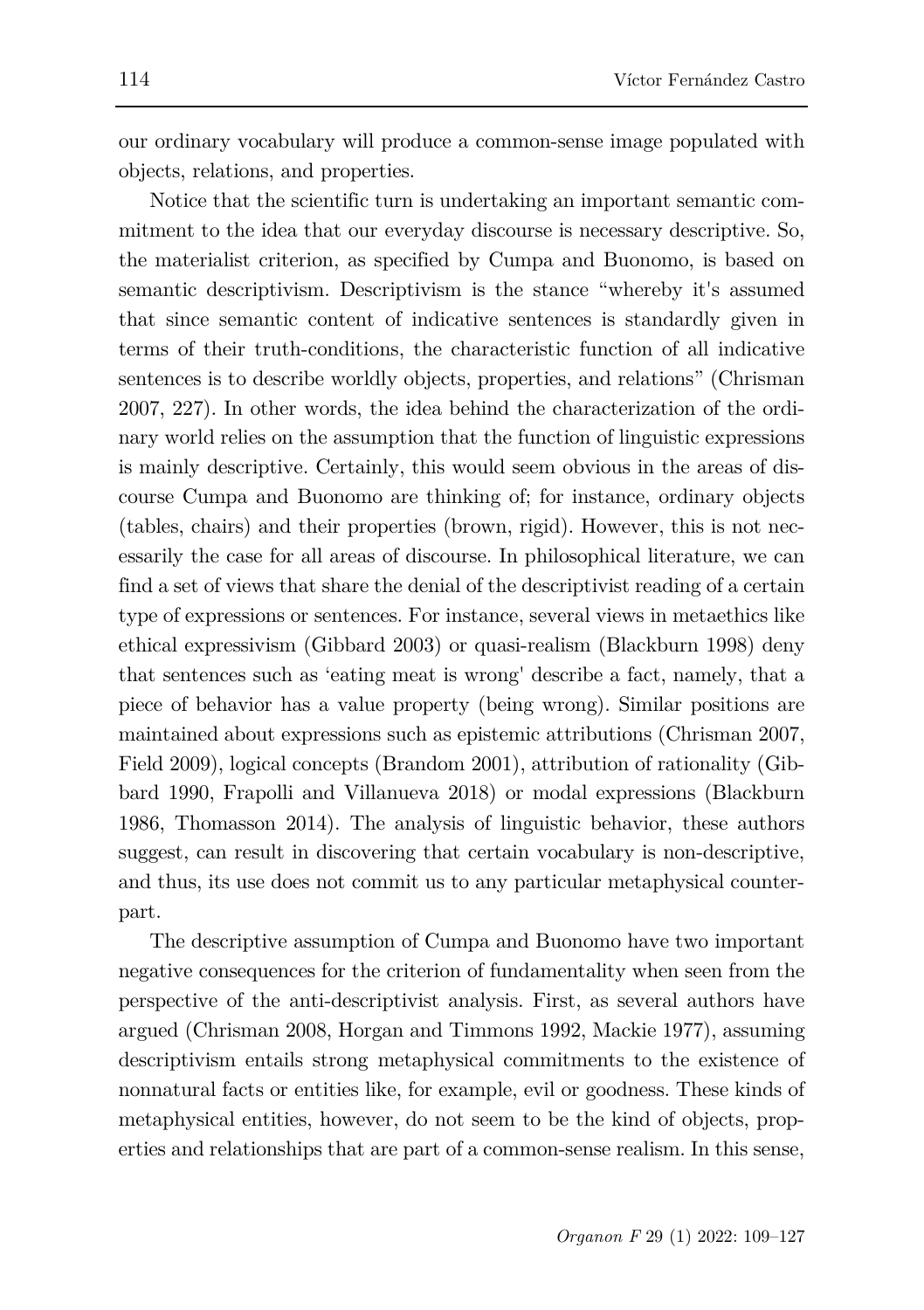the descriptive commitments of Cumpa and Buonomo do not seem compatible with the idea of the manifest image that they themselves promulgate. The descriptivist assumption produces an untenable manifest image that does not correspond with common-sense realism.

Second, if the anti-descriptivist analysis is right, the semantic analysis of natural languages that Cumpa endorses does not seems to produce even an image that is reconcilable with the scientific image when understood from the right metaphysical category. That is because if certain areas of discourse do not refer or state worldly aspects, then worldly metaphysical categories do not seem to apply to them. It is precisely this last consequence which seems especially challenging for Cumpa and Buonomo when we attempt to apply their criteria to certain areas of discourse that must be reconcilable with a scientific image but that are subject to an anti-descriptivist analysis like, for instance, mental vocabulary in relation with neurosciences or cognitive psychology.

To see how, consider that, according to Cumpa and Buonomo, the materialist criterion of fundamentality requires our categories to be able to explain how propositions involving the given terms can have their components in different images. The basic assumption is that propositions like "Pablo believes that the toy is on the table" must be understood from the a categorial structure that allows understand the two component of the proposition from common-sense realism: "a person named Pablo", "a particular mental state", and from the perspective of the scientific image like "A biological organism P", "a neuronal state M". Then, the Sellarsian question of ontology is to reconcile the tension that, for instance, "a mental state" and "a neural state M" does not seem to have the same properties but are really the same object (Cumpa 2018). The tension, Cumpa and Buonomo argue, is resolved when a particular category like "facts" allow to say that the propositions "A person named Pablo is in a particular mental state M" and "A biological organism P is in a neuronal state M" represent the same fact. Factualism can claim that both propositions represent the same fact precisely because we can exchange the relata to form two different propositions with one relata in each image but referring to the same fact: "A biological organism P is in a mental state M" and "A person named Pablo is in a particular neuronal state M". Now, the problem is that anti-descriptivist analysis of mental vocabulary does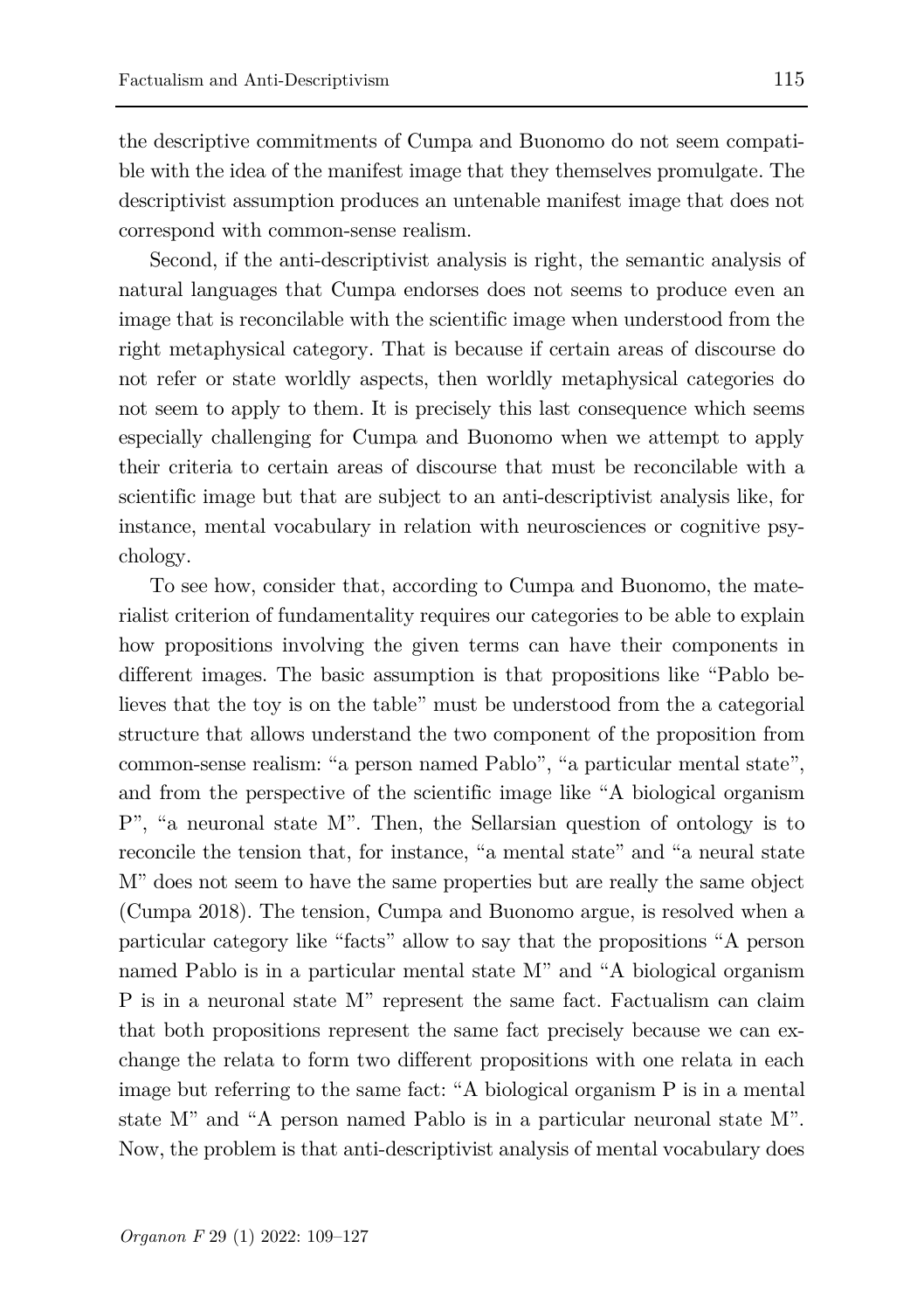not result into a common-sense realism. According to anti-descriptivism, the sentence "Pablo believes that the toy is on the table" does not describe or represent a particular object, property or relation. In particular, the expression "X Believes that the toy is on the table" cannot be substituted for an expression like "x is in a mental state M" where the expression represents or state for a property or a worldly aspect because the expression "believes" does not have descriptive meaning.

In a nutshell, metaphysical categories cannot help to reconciliate the two images because the linguistic analysis of the manifest image does not necessarily result into a picture where those categories apply. Now, such a claim just holds if anti-descriptivism of mental vocabulary turns to be right. But, what exactly mental vocabulary does if it does not describe? Do we have compelling arguments for supporting anti-descriptivism?

# **4. Anti-descriptivism and psychology**

The point of contention raised in this paper is not straightforwardly tied to anti-descriptivism regarding modality or other metaphysical expressions (Blackburn 1986, Thomasson 2014). The key point is not whether expressions like "possibly, p" or "it is a fact that p" describe or not. On the contrary, the idea is that the criterion of fundamentality presupposes that the manifest image as produced by a linguistic analysis must be grounded in the reality in a way that every predicate or expression that compound a judgment of the manifest image is somehow anchored in the world; and thus, subject to be reconciliate with the scientific image<sup>[1](#page-7-0)</sup>. However, we argue, if a descriptivism regarding mental vocabulary is right, and mental states predicates are not anchored in the world, the reconciliation is not possible, and thus, the criterion is useless, at least, for the domain of psychology and neurosciences in connection with the manifest image regarding our minds. In this section, we recapitulate some arguments supporting a non-descriptivist analysis of mental predicates.

ł

<span id="page-7-0"></span><sup>1</sup> Thanks to an anonymous referee for pointing out the possibility that these two different projects could be confused.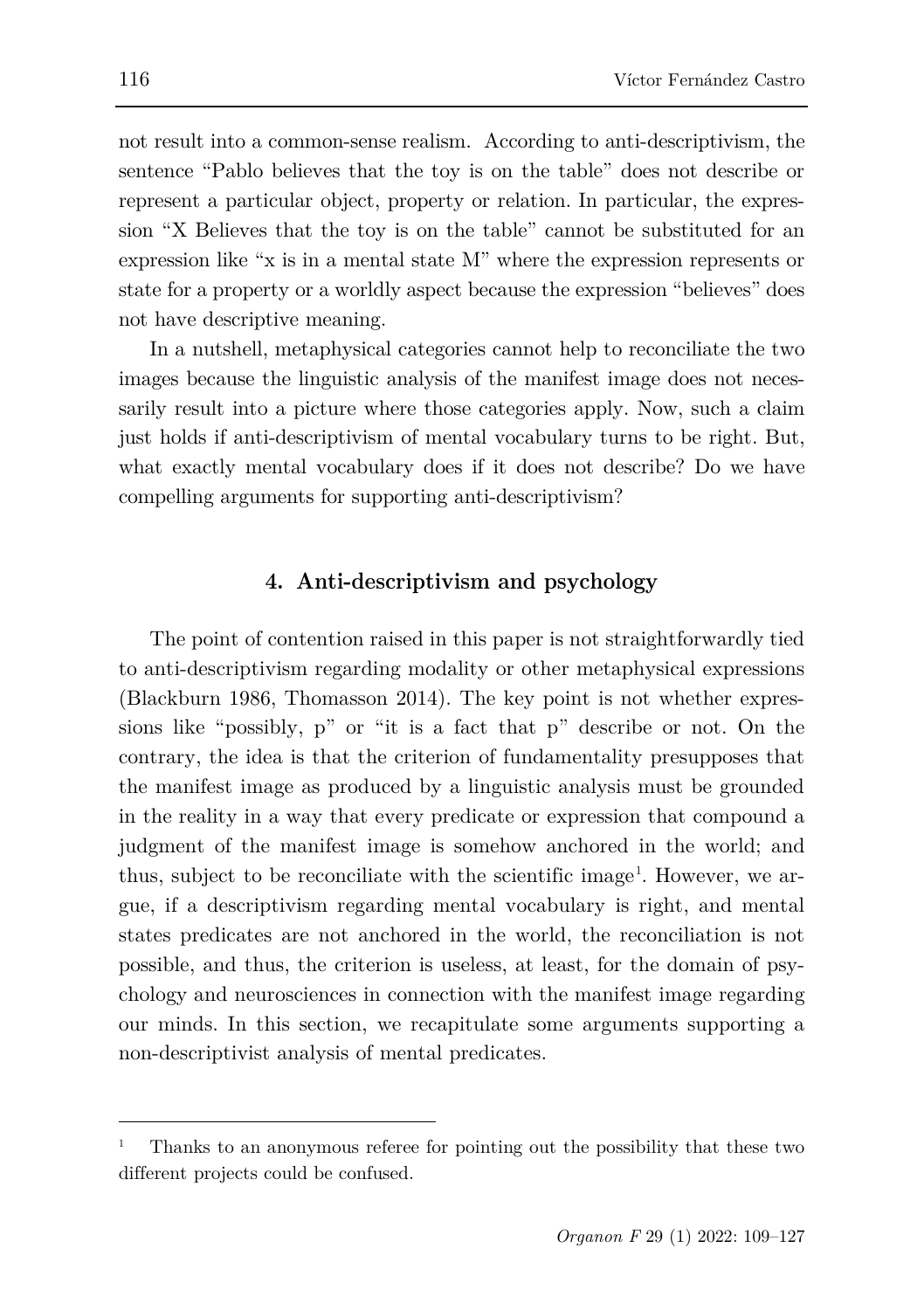ł

Anti-descriptivism regarding mental states is a position that can be associated to different families of theories that goes from classical disposition-alism<sup>[2](#page-8-0)</sup> of Wittgenstein (1953) and Ryle (1949) or the parentheticallism of Urmson (1952) to more contemporary theories like expressivism (Fernandez Castro 2017, Frapolli and Villanueva 2012, Perez-Navarro et al. 2019; Pinedo-García 2020), communicative conceptions of attribution (Fernandez Castro (2020), Tooming (2016), Van Cleave and Gauker 2010) or radical socio-cultural constructivism of mindreading (Almagro-Holgado and Fernandez Castro 2019; Fenici and Zawidzki 2020). Although they radically differ in the details, these views share the basic claim that mental states vocabulary serve for a different function than describing or tracking each other psychological states. For instance, Ryle (1949) understands disposi-tional terms<sup>[3](#page-8-1)</sup> as inferential tickets: "an inference ticket (a season ticket)

<span id="page-8-1"></span><span id="page-8-0"></span><sup>2</sup> Although the work of Wittgenstein and Ryle is usually presented in contraposition to theories about the nature of the mind, like dualism or functionalism (see Ravencroft, 2005), Ryle and Wittgenstein present their views as positions about the use of psychological concepts, rather than views about the ontology of the mind. Moreover, Ryle and Wittgenstein do not have a realist interpretation of dispositional vocabulary, that is, they did not understand dispositional ascriptions as describing psychological states (Acero and Villanueva 2012, Freitag 2017, Glock 1996; Hacker 2010, Ter Hark 2001, Heras-Escribano and Pinedo-García 2018. Tanney 2007, 2009) Wittgenstein and Ryle systematically emphasize the idea that their research is not ontological but logical or conceptual. His philosophical enterprise is not to describe human psychological processes or to propose scientific theories concerning the mind: "The book does not profess to be a contribution to any science, not even to psychology. If any actual assertions are made in it, they are there through the author's confusion of mind" (1962, 196). On this account, the philosophical purpose of Ryle is to provide a conceptual clarification of how mental concepts are used, rather than elucidating what 'knowing', 'feeling' or 'remembering' is. Similar ideas can be found in Wittgenstein's work (1953, §89-90, 127, 199, 232, 392, 496, 574; 1974, 60). For instance, he claims: "Our investigation is therefore a grammatical one. Such an investigation sheds light on our problem by clearing misunderstandings away. Misunderstandings concerning the use of words, caused, among other things, by certain analogies between the forms of expression in different regions of language —Some of them can be removed by substituting one form of expression for another; this may be called an "analysis" of our forms of expression, for the process is sometimes like one of taking a thing apart" (Wittgenstein 1953, §90).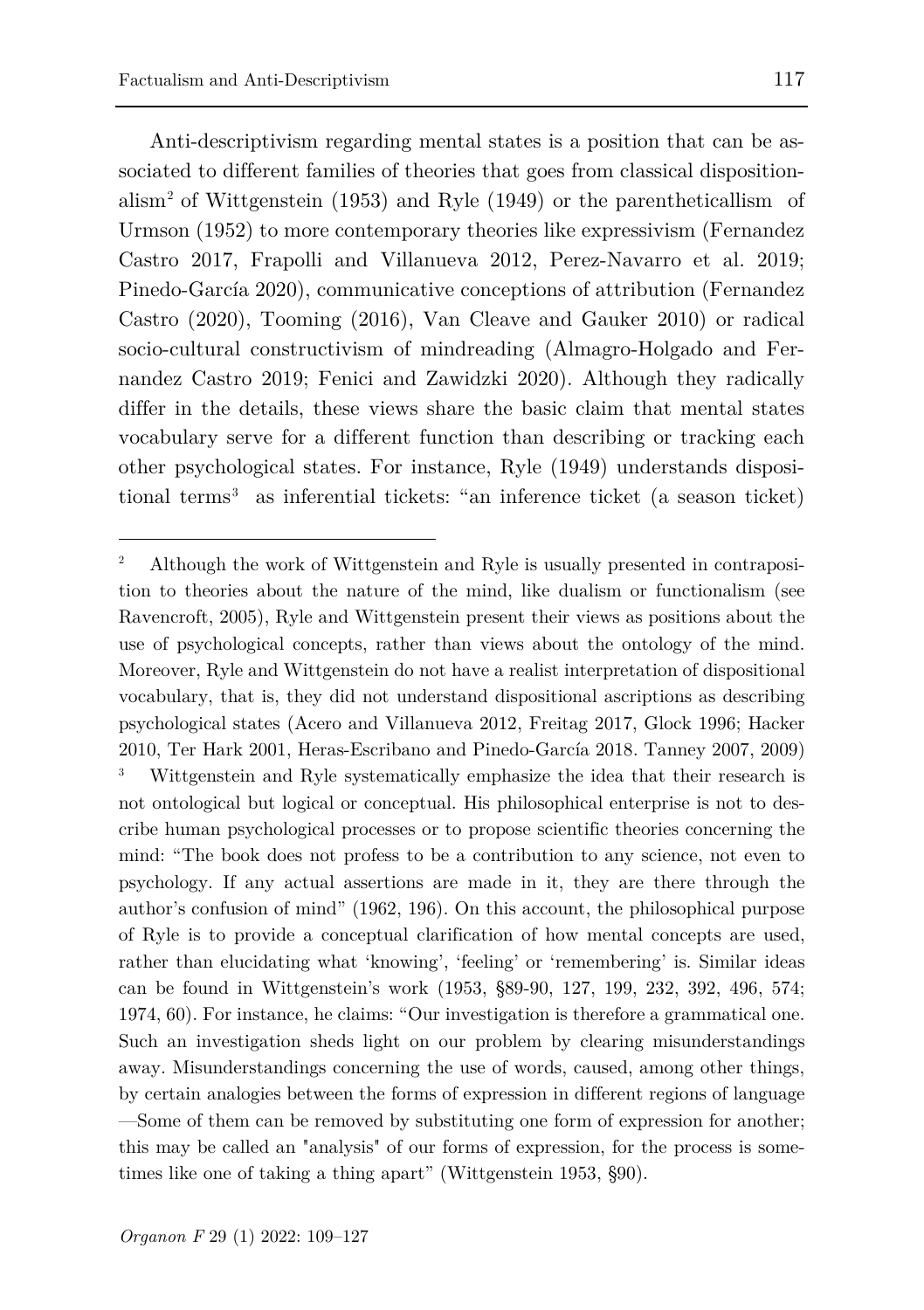which licenses its possessors… to move from one assertion to another, to provide explanations of given facts, and to bring about desired states of affairs by manipulating what is found existing or happening" (p. 117). Expressions such as 'Sara believes that Riga is the capital of Latvia' function to make inferential moves: 'Sara believes that Latvia has a capital', 'If Sara wants to move to the capital of Latvia, she will take a flight to Riga' and so on. However, understanding dispositional terms as inferential tickets goes against considering them factual psychological states. As Tanney (2007, 2009; see also Heras-Escribano and Pinedo-García 2018) has emphasized, Ryle insists systematically in abandoning: "the preposterous assumption that every true or false statement either asserts or denies that a mentioned object or set of objects possesses a specified attribute" (Ryle 1949, 115).

Another example of how to understand non-descriptivism regarding psychological states is through their pragmatic function. Several authors argue that firs person ascriptions of mental states do not serve for describing one's mental states but for indicating certain degree of uncertainty or how to understand a particular proposition (Fenici & Zawidzki, 2020, Urmson 1952, Wierzbicka 2006). This means that, in sentences such as "I believe that the Indian restaurant is closed", the verb "believe" is not describing a mental state properly but merely indicating a low degree of commitment to the proposition "the Indian restaurant is closed". As Wierbicka (2006) points out, verbs in this use serve to modulate the interpretation of the proposition that falls under the scope of the verb. The verb "believe" serves to deny our knowledge of something, but not by saying "I don't know", but by saying "I don't say: I know". Similar analyses have been extended to thirdperson ascriptions (Fernandez Castro 2019, van Cleave and Gauker 2010, Geurt 2021), for instance, van Cleave and Gauker (2010) argue that third person ascriptions of desire, for instance, are used to carry out vicarious speech acts, so sentences like "Mom wants us to clean the room" serve to make a command (clean your room!) on the behalf of another person (the mother).

Be that as it may, the key point is that we have different analysis to motivate a non-descriptivist understanding of mental states predicates. Now, do we have arguments to support them? Ryle and Wittgenstein developed different argument to support non-descriptivism. For instance, Ryle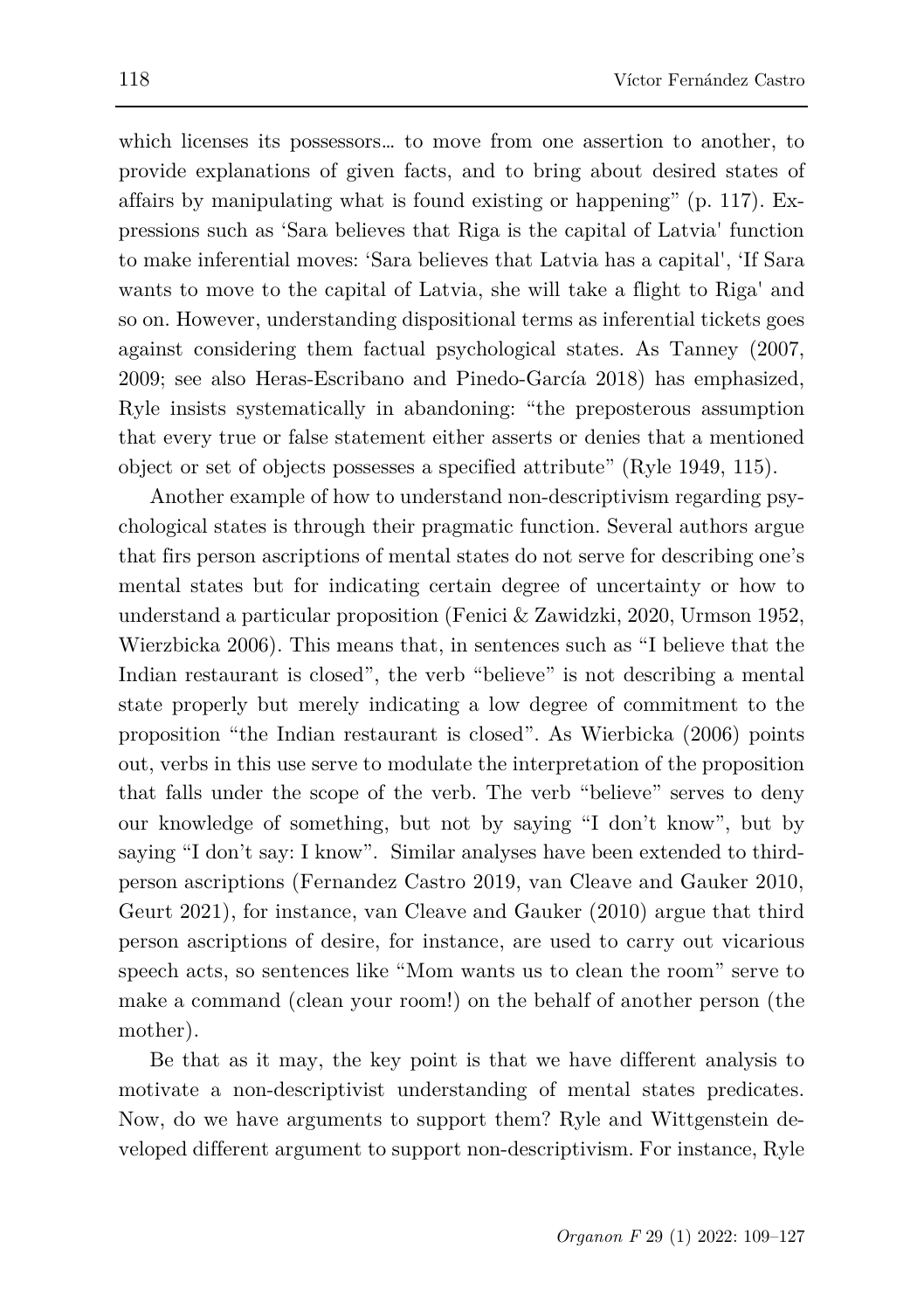argues that mental dispositions, as skills, cannot be witnessed or captured, and thus, they are not metaphysically grounded in the world:

Now a skill is not an act. It is therefore neither a witnessable nor an unwitnessable act. To recognise that a performance is an exercise of a skill is indeed to appreciate it in the light of a factor which could not be separately recorded by a camera. But the reason why the skill exercised in a performance cannot be separately recorded by a camera is not that it is an occult or ghostly happening, but that it is not a happening at all. (Ryle, 1949/2009, 22)

Skills, as other mental states, cannot be recorded with a camera, they are not winessable (or unwitnessable), not because they are hidden, but because they are not the type of mental phenomena we can point out or describe. In a similar vein, Wittgenstein (1967) presented the argument of duration, according to which, contrary to descriptive states, it does not make sense to say that a dispositional state (belief, desire, hope) takes time:

Is "I hope ..." a description of a state of mind? A state of mind has duration. So "I have been hoping for the whole day" is such a description; but suppose I say to someone: "I hope you come" what if he asks me "For how long have you been hoping that?" Is the answer "For as long as I've been saying so"? Supposing I had some answer or other to that question, would it not be quite irrelevant to the purpose of the words "I hope you'll come"? (Wittgenstein 1967, §78)

While it makes sense to ask for how long a state of affairs has been the case, it is unusual to ask for the duration of propositional attitude. Thus, the type of condition criteria of a propositional attitude ascription differs from those of a description. Another argument in that direction has to do with the grammatical or logical connection between a propositional attitude verb and its propositional object. When we say, 'Sara hopes that Beyoncé will record a new album', Wittgenstein argues, the established connection between the propositional object and the subject 'Sara' is not empirical, but logical (Wittgenstein 1967, 1974), and this type of connections cannot be described. The meaning of an expression is given by its connection with other expressions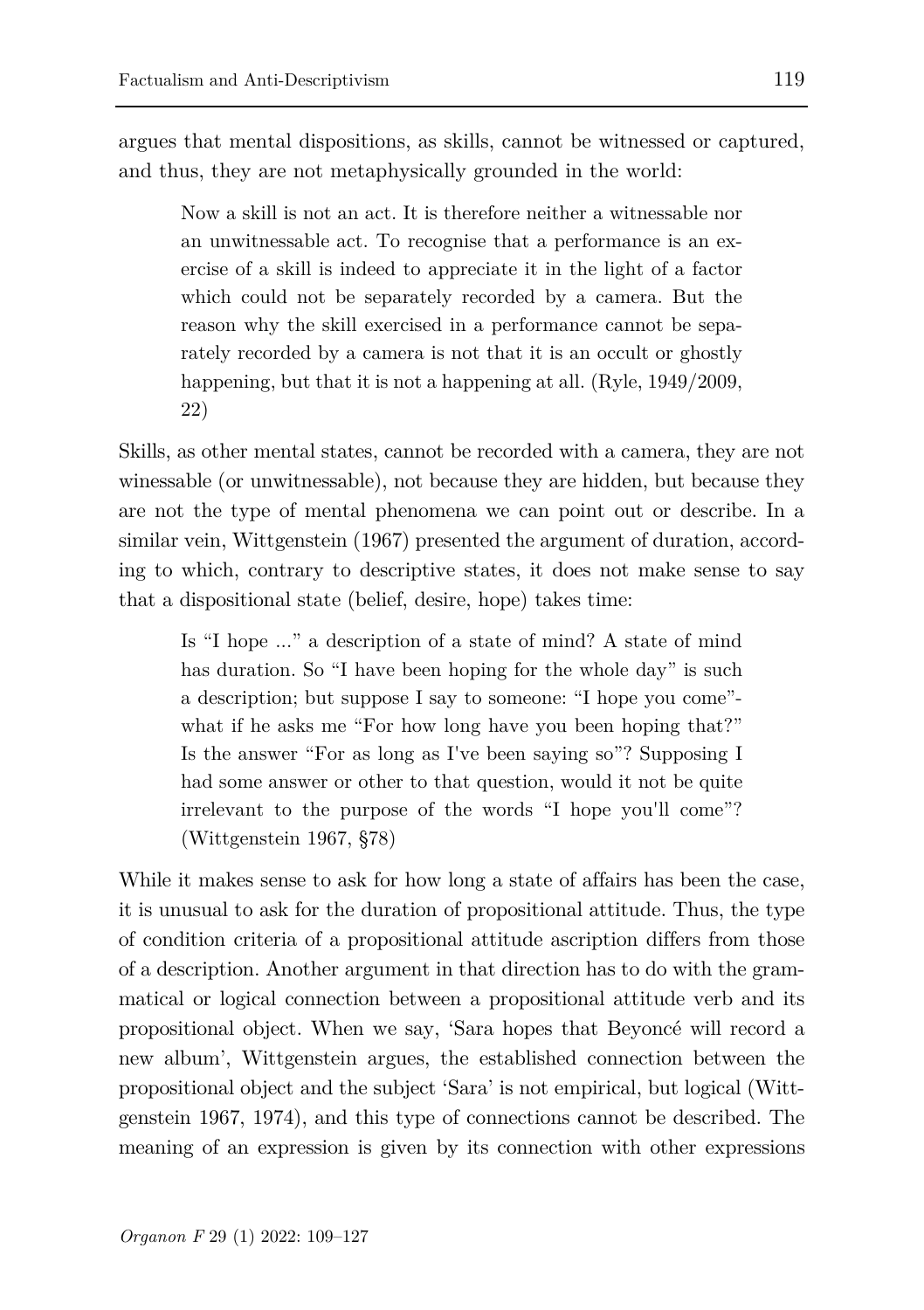(Wittgenstein 1974, §7). Thus, the connection between Sara's hope and its fulfillment is not empirical, and as such, is not descriptive. If Sara behaves in accordance with her hopes, we would say our attribution is right, and we would say is wrong otherwise; but this depends on the logical behavior of the concept 'hope' and not on an independent empirical connection between Sara and the proposition 'Beyoncé will record a new album'.

For the current purpose, another important argument lies on the impossibility of linking the vocabulary of sciences and the mental and appears on the work Donald Davidson (1970, 1991). Davidson presents different arguments supporting the claim that we cannot draw strict laws connecting the mental vocabulary and the vocabulary of physics. For instance, Davidson (1970, 172) suggests that we cannot establish strict laws between the mental discourse and the discourse of the physical sciences without changing the subject because the features of the two different vocabularies are unique to each one. As Ramberg (2000) has convincingly argued, this criterion does not apply uniquely to the distinction between the mental and the sciences, but also, to the distinction between physics and the special sciences. As he puts it: "Davidson grants that the relevant kind of law—that is, the strict kind – is no more likely to link special sciences to physics than it is to link psychology to physics" (p. 359). But, Davidson (1991) presents a distinctive reason for emphasizing the peculiarity of the mental vocabulary, i.e., the normative elements of mental states attributions. The critical question is not only that the vocabulary of agency involves the application of norms, but that the norms provide structure to the vocabulary (Ramberg 2000, 359). When we interpret others' actions, we are trying to find patterns by finding descriptions of what the other is doing. Finding such patterns depends on normative criteria of application of the concepts. In this sense, mental vocabulary may not differ from the vocabulary of sciences. However, Davidson's argue, finding such patterns requires taking a normative standpoint invoked by the charity principle, that is, we must assume that our interpretee meets the norms of rationality in order to find such patterns. Mental vocabulary does not only require norms of application but making claims about what sort of patterns count or not as mental. Thus, our interpretation of other creatures as mental are so intrinsically connected to a normative attitude that "If we were to drop the normative aspect from psychological explanations, they would no longer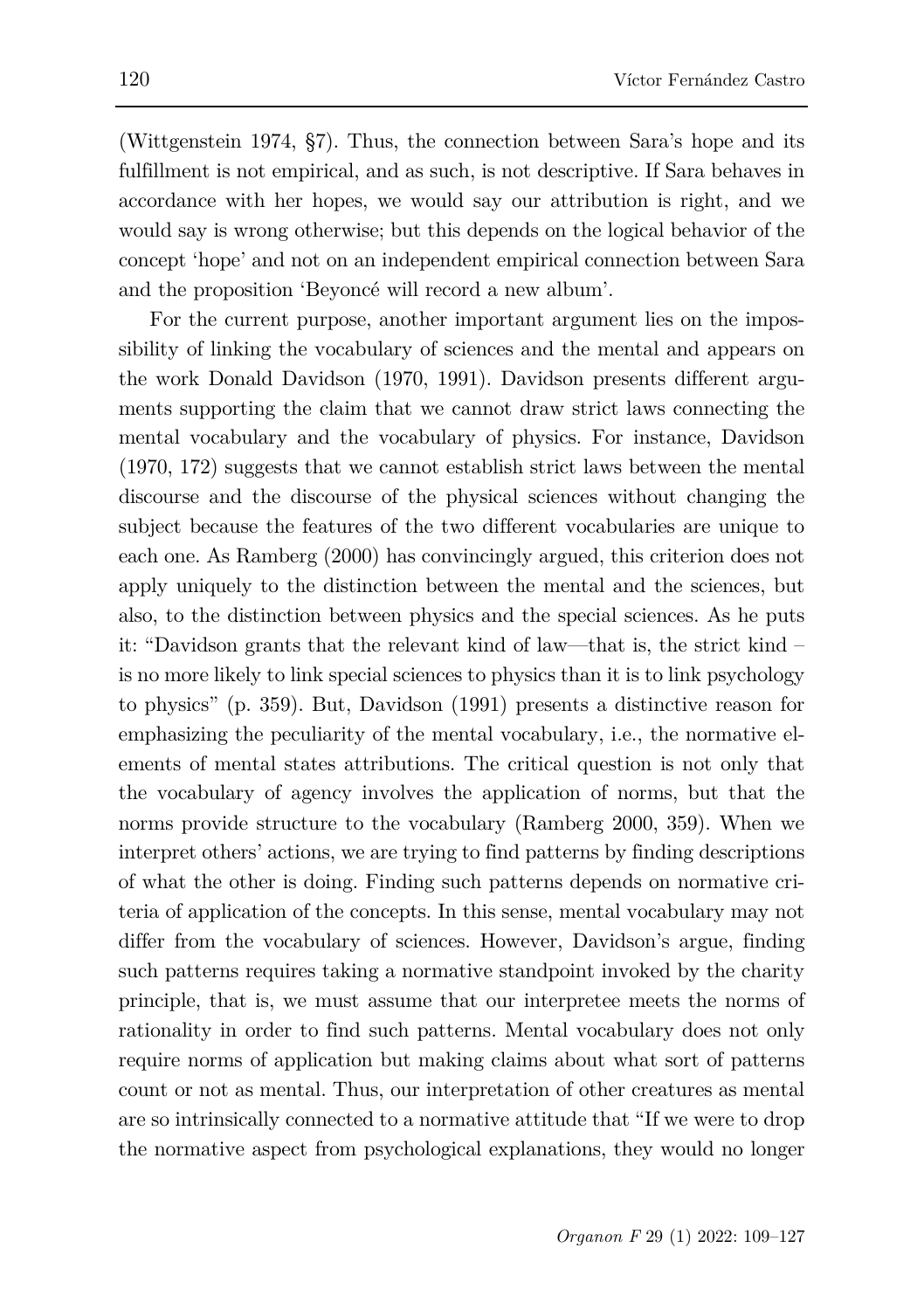serve the purposes they do. We have such a keen interest in the reasons for actions and other psychological phenomena that we are willing to settle for explanations that cannot be made to fit perfectly with the laws of physics" (Davidson 1991, 163). In Davidson's view, mental vocabulary serves a distinctive purpose than the vocabulary of sciences, a purpose that is not merely picking up objects for prediction and control. Mental vocabulary serves us to reveal the traits that allow us to recognize ourselves as creatures subject to moral and rational considerations, who can be burden with duties, commitments and rights (Ramberg 2000, 366).

Finally, several contemporary defenders of expressivism have defended that disagreement involving normative concepts also manifest an evaluative (and non-descriptive) function of those concepts (Chrisman 2007; Field 2009, Perez Navarro et al. 2019). According to those authors, disagreements involving normative concepts cannot be resolved by appealing to fact. In order to see the move, consider the following examples of disagreement:

- [1] Shaq: The earth is flat Kyrie: The earth is not flat
- [2] Chris: Waterboarding is wrong Hitch: Waterboarding is not wrong

Notice that the disagreement between Shaq and Kyrie can be solved by clearing up the relevant facts, viz. determining whether the earth is flat. Instead, the disagreement between Chris and Hitch does not necessarily dissolve after determining the relevant facts. We can imagine a situation where Chris and Hitch agree on all factual matters and still disagree about whether waterboarding is wrong. Moreover, the disagreement in question does not necessarily dissolve when the normative standards are made explicit, removing the possibility that description is dependent of norms:

[2]' Chris: According to the Human Rights Declaration, waterboarding is wrong

Hitch: According to the Eight Amendment, waterboarding is not wrong

We can conceive situations where Chris and Hitch do not necessarily resolve their dispute after making the norms explicit. Now, Perez-Navarro et al.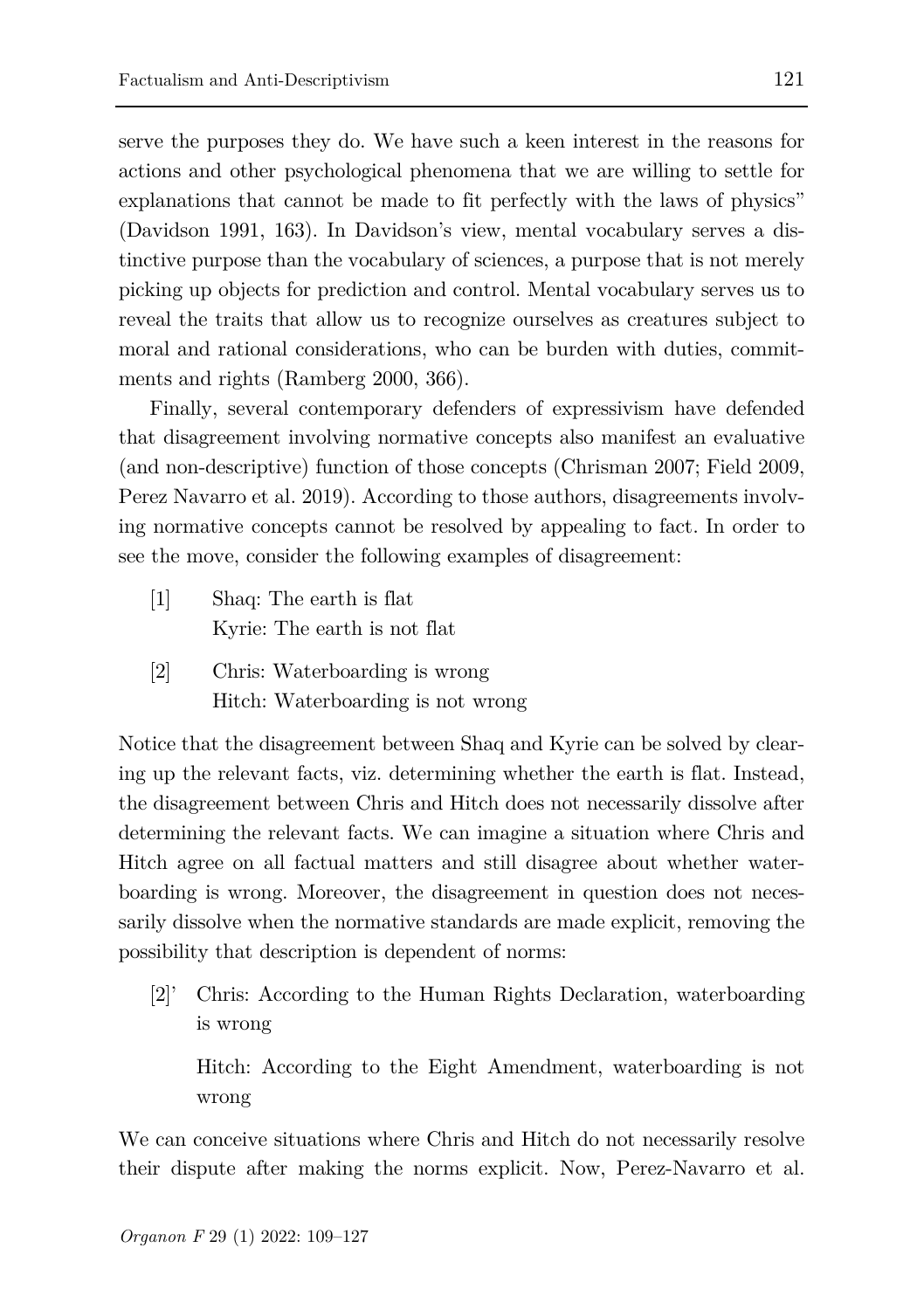(2019) have elaborated upon this argument to defend that we can identify evaluative disagreements involving belief attributions. They illustrate the point with an example by Dennett (1978) where he invites to consider the case of Sam, an art critic who has promoted the paintings of his son. There are two possible interpretations of this situation: "a) Sam does not believe the paintings are any good, but out of loyalty and love he does this to help his son, or (b) Sam's love for his son has blinded him to the faults of the paintings, and he actually believes they are good" (Dennett 1978, 39). Now, suppose for the sake of the argument that there exists a reliable way of determining the cause of someone's actions. Imagine, as Dennett does, that we have the technology to write a specific judgment in Sam's brain. Imagine that we write 'my son's paintings are great' at the moment he is promoting his son's paintings. In fact, we can suppose that this was the occurrent cause of the action (promoting his son) at that moment. Dennett's point is that, even in this extreme case, there are no deep facts we can appeal to in order to decide whether the ascription of this belief is certainly explanatory of the situation. Someone could examine the past and future circumstances of Sam and suspend the interpretation that Sam believes that his son's paintings are good. The interpreter could examine Sam's past behavior and realize that he systematically avoided assessing his son's paintings using the same aesthetics standards that he used for other artists, or that his subsequent behavior is incoherent with the decision of promoting his son's paintings. These circumstances would provide the interpreter with reasons to change his verdict. At the same time, the other interpreter could insist that the accurate ascription is the one that identifies the real cause of the behavior. However, it is dubious whether we can decide which belief ascription is right by appealing to the mere facts. Both interpreters could agree on all the relevant facts and differ on their ascriptions. Moreover, even when if both interpreters would make their norms of interpretation explicit—e.g., appealing to the Sam's incoherence or sincerity—the disagreement would not necessarily disappear.

As a result, we have reasons to believe that mental states attributions and predicates do not describe entities of any type. Acknowledging the possibility that linguistic expressions might not identify a particular object, relation or property may jeopardize the idea of a manifest image in common sense realist terms or a manifest image at all, and thus, the applicability of the materialist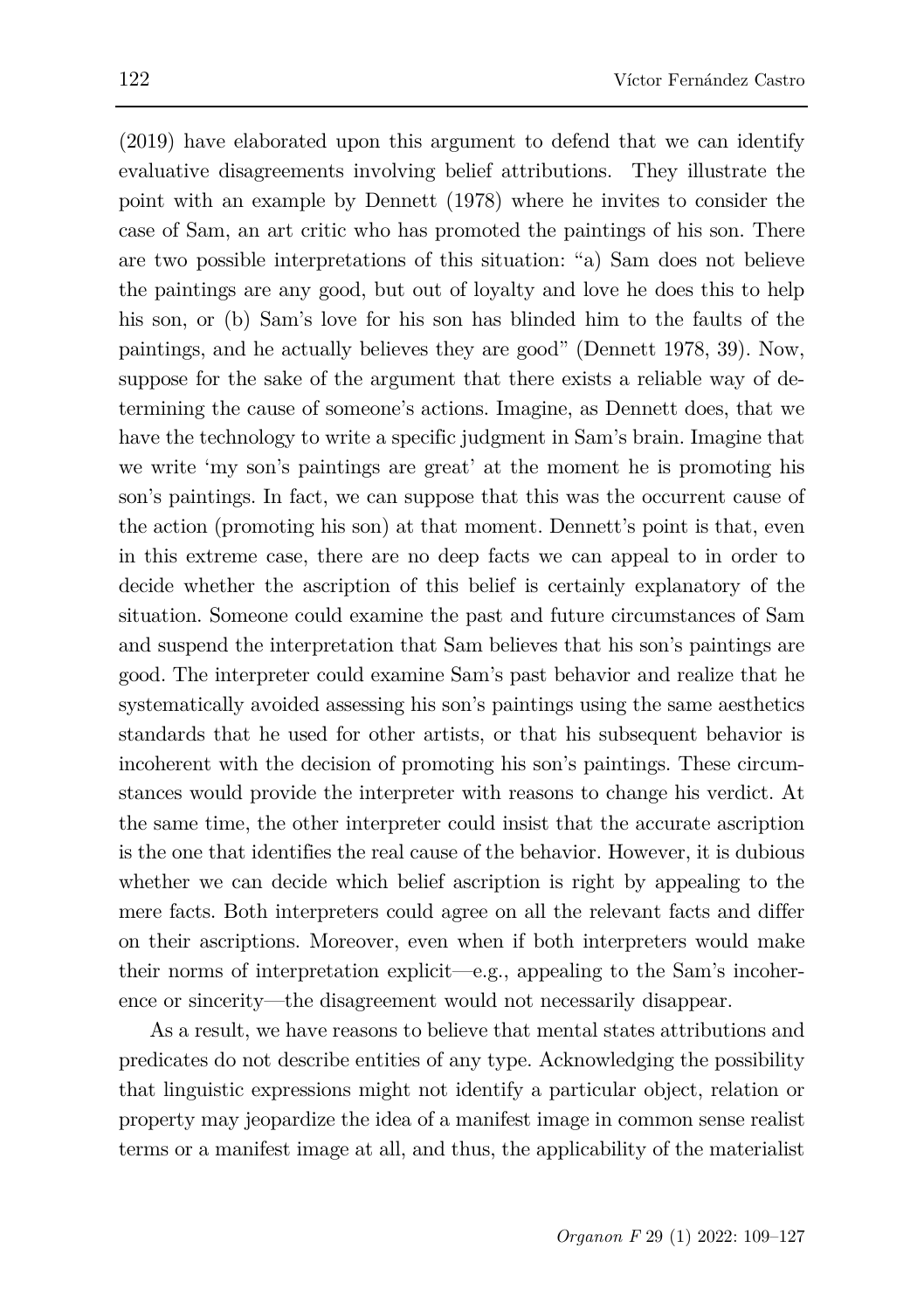criterion of fundamentality may be severely restricted. Certainly, this conclusion is dependent on the persuasion of non-descriptivist arguments. However, to the extent that the materialist criterion depends on a descriptive semantics, one should, at least, critically face the arguments and motivations behind non-descriptive semantics to save the applicability of the criterion.

# **5. Concluding Remarks**

Where does this leave the scientific turn in metaphysics? one possible way to save the criteria is by finding an alternative possibility to ground the ordinary level of thinghood other than linguistic analysis. After all, it seems plausible to maintain that, even if the use of certain expressions is not aimed to describe or represent the world, ordinary people could have some common-realist intuitions concerning the status of our mental life. Now, the question is whether we could find a way to rescue these intuitions. Certainly, one possible alternative is to appeal to phenomenology as a way of constructing the manifest image but Cumpa seems inclined to resist such a strategy (Cumpa 2014, 320). Although he does not specify why, one may speculate that the reason is related to the possible problems one may encounter when trusting one's own experience or intuitions regarding mental states; for instance, the possibility that our own experience dramatically differs from each other's. A plausible middle path could try to exploit Dennett's (1991) *hetero-phenomenology*. In this view, we could create a profile of the people's reports about their own experiences and intuitions regarding other's and their own mental states (Dennett 1991, 76-77). So, the ordinary level of thinghood could be grounded in people's reports about their own experience. We can control the problems emerging with phenomenology by testing only the intuitions that are statistically significant inside of a given population. Be that as it may, this alternative implies abandoning the analysis of linguistic behavior as the procedure to construct our manifest image.

Leaving aside the alternative in (hetero)phenomenological terms, there seems to be a deeper problem with Cumpa and Buonomo's reconciliatory project. In principle, as the history of science has demonstrated, it seems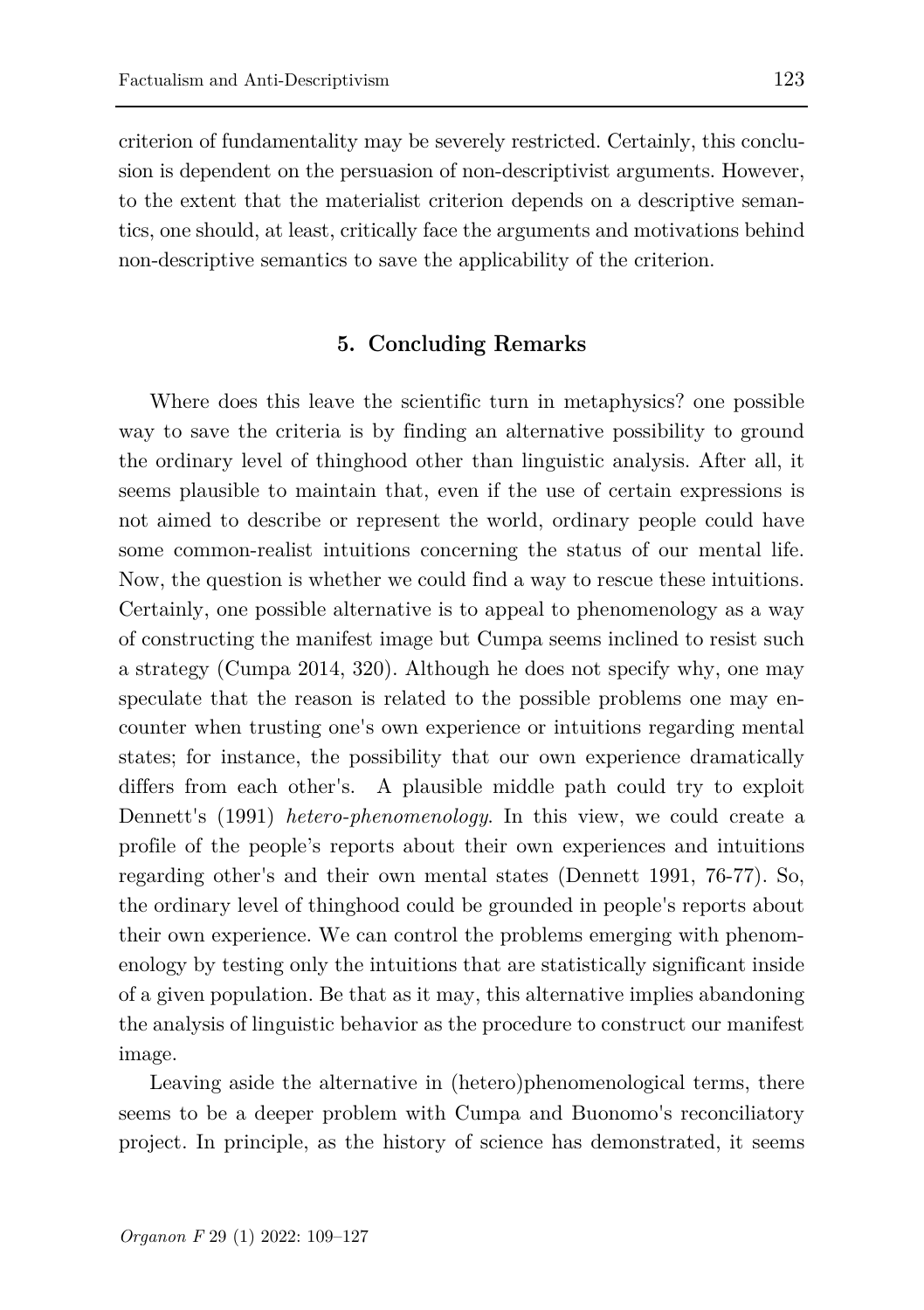likely that some important aspects of our manifest image do not lend themselves to a metaphysical reconciliation of some kind with science, but to another kind of assimilation such as the elimination or, like the case of the mind, a more complex assimilation than mere metaphysical mapping. Perhaps, the response can be found in the work of Sellars himself. Sellars (1956) seems to defend certain type of non-descriptivism when he says 'in characterizing an episode or a state as that of knowing, we are not giving an empirical description of that episode or state; we are placing it in the logical space of reasons, of justifying and being able to justify what one says' (§36). Such a claim, along with his complaint that such descriptive treatment of knowledge would be 'a mistake of a piece with so-called 'naturalistic fallacy' in ethics" (§5), must be regarded as an indicator of the limits of the reconciling metaphysical enterprise; at least, if we understand the enterprise as establishing metaphysical connections between two types of images that serve radically different objectives and interests. The alternative may not be necessarily the skepticism, but simply seeking reconciliation beyond the metaphysical enterprise of categories, for example, understanding that the scientific picture must give us an adequate picture of how we humans, as natural beings, are able to create for ourselves a picture of the world that is presented to us in such and such a way. To try to assimilate one image to the other in terms of worldly categories is perhaps only a metaphysical dream.

### **Acknowledgements**

The author would like to thank Manuel de Pinedo, Javier Cumpa and all the participants of the First Meeting of Physis (UCM, Madrid) and Filosofía y Análisis (UGR, Granada) in Analytic Philosophy at the Complutense University at Madrid for their valuable comments and suggestions. The study was supported by the projects PID2019-108870GB-I00 and PID2019-109764RB-100 of the Spanish Ministry of Science.

#### **References**

Acero Fernández, Juan José & Neftalí Villanueva Fernandez. 2012. "Wittgenstein's anti-descriptivism." In *VII SOLOFICI, Conference Proceedings*, edited by C.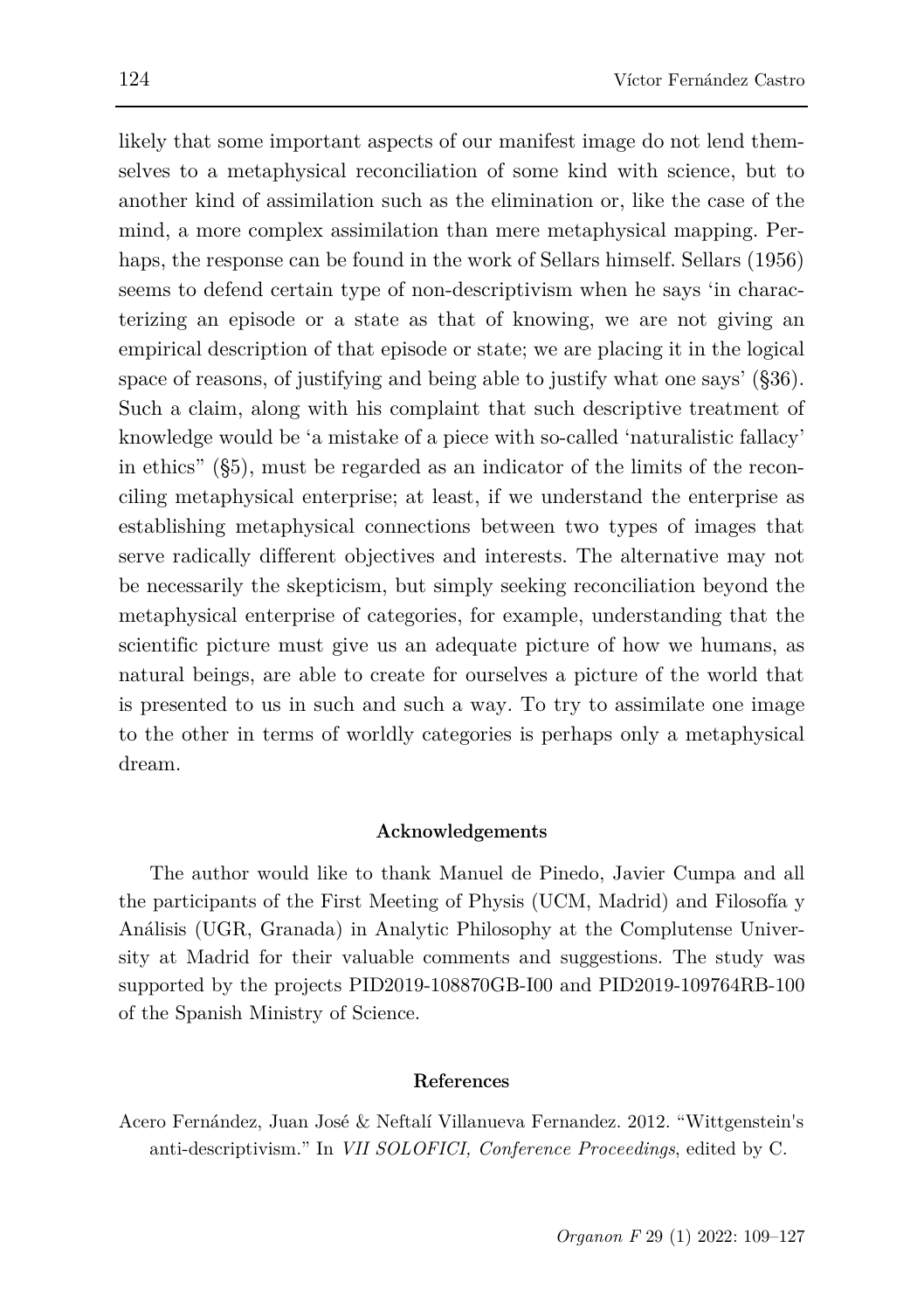Martínez Vidal, J.L. Falguera, J. M. Sagüillo, V. Verdejo, & M. Pereira-Fariña, 102–9. Spain: Servicio de Publicaciones de la USC.

- Almagro Holgado, Manuel & Castro, Víctor Fernández. 2020. "The Social Cover View: a Non-epistemic Approach to Mindreading". *Philosophia* 48(2): 483–505. <https://doi.org/10.1007/s11406-019-00096-2>
- Armstrong, David M. 1997. *A World of States of Affairs*. Cambridge: Cambridge University Press.
- Blackburn, Simon. 1986. "Morals and Modals." In *Fact, Science and Morality,* edited by G. MacDonald, 119–41. Oxford: Blackwell.
- Blackburn, Simon. 1998. *Ruling Passions*. Oxford: Oxford University Press.
- Buonomo, Valerio. 2021. "The Scientific Turn in Metaphysics: A Factualist Approach." *Synthese* 198: 793–807.<https://doi.org/10.1007/s11229-017-1445-5>
- Chrisman, Mathew. 2007. "From Epistemic Contextualism to Epistemic Expressivism." *Philosophical Studies* 135 (2): 225–54. [https://doi.org/10.1007/s11098-](https://doi.org/10.1007/s11098-005-2012-3) [005-2012-3](https://doi.org/10.1007/s11098-005-2012-3)
- Chrisman, Mathew. 2008. "Expressivism, Inferentialism, and Saving the Debate." *Philosophy and Phenomenological Research* 77(2): 334–58. <https://doi.org/10.1111/j.1933-1592.2008.00194.x>
- Cumpa, Javier. 2014. "A Materialist Criterion of Fundamentality." *American Philosophical Quarterly* 51(4): 319–24.
- Cumpa, Javier. 2018. "Factualism and the Scientific Image." *International Journal of Philosophical Studies* 26(5): 669–78. <https://doi.org/10.1080/09672559.2018.1533713>
- Cumpa, Javier. 2020. "Categories." *Philosophy Compass* 15 (1): 126–46. <https://doi.org/10.1111/phc3.12646>
- Davidson, Donald 1980/2001. "Mental Events." In *Essays on Actions and Events*, 170–86. Oxford: Clarendon Press.
- Davidson, Donald. 1991. "Three Varieties of Knowledge." *Royal Institute of Philosophy Supplements* 30: 153–66. <https://doi.org/10.1017/S1358246100007748>
- Dennett, Daniel C. 1991. *Consciousness Explained*. New York: Little, Brown.
- Dennett, Daniel C. 1978. *Brainstorms: Philosophical Essays on Mind and Psychology*. Cambridge: Bradford Books.
- Fernandez Castro, Victor. 2019. "Justification, Conversation and Folk Psychology." *Theoria*. 34 (1): 73–88. <https://doi.org/10.1387/theoria.18022>
- Fernandez Castro, Victor. 2017. "The Expressive Function of Folk Psychology." *Unisinos*, 18 (1): 36–46.<https://doi.org/10.4013/fsu.2017.181.05>
- Field, Hatry. 2009. "Epistemology Without Metaphysics." *Philosophical Studies*  143 (2): 249–90. <https://doi.org/10.1007/s11098-009-9338-1>
- Finkelstein, David (2003). Expression and the Inner. Cambridge: Harvard University Press.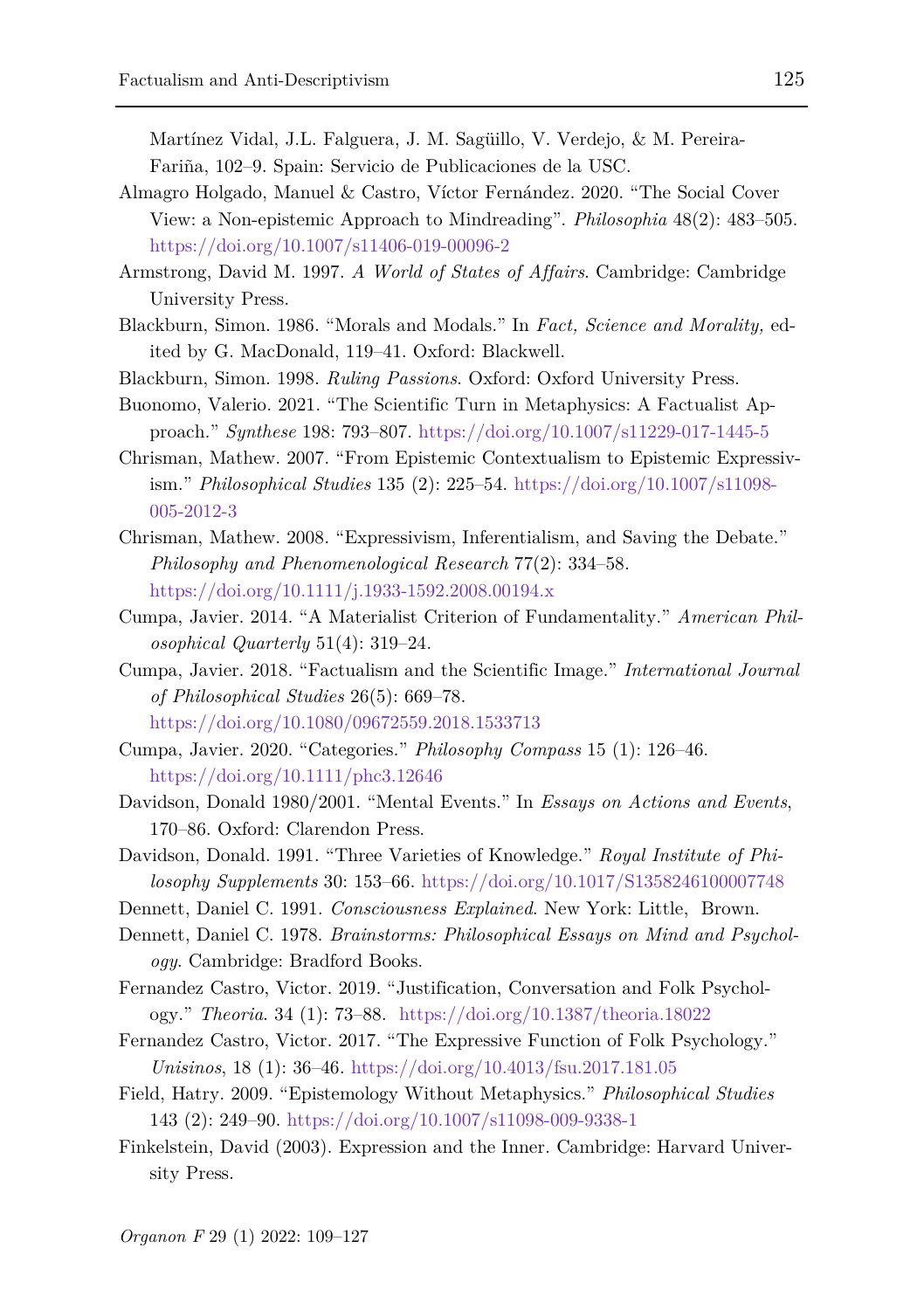- Fenici, Marco & Tadeusz W. Zawidzki. 2020. "The Origins of Mindreading: How Interpretive Socio-cognitive Practices Get Off the Ground" *Synthese*. <https://doi.org/10.1007/s11229-020-02577-4>
- Frapolli, María José & Neftalí Villanueva Fernández. 2012. "Minimal Expressivism." *Dialectica* 66 (4): 471–87. [https://doi.org/10.1111/1746-](https://doi.org/10.1111/1746-8361.12000) [8361.12000](https://doi.org/10.1111/1746-8361.12000)
- Frapolli, María José & Neftalí, Villanueva Fernández. 2018. "Minimal Expressivism and the Meaning of Practical Rationality." In *Rationality and Decision Making,* edited by M. Hetmański, 1–22. Poznan, Poland: Brill Rodopi.
- Freitag, Wolfgang. 2017. "Wittgenstein on "I believe"." *Grazer Philosophische Studien*, 95(1): 54–69. <https://doi.org/10.1163/18756735-000018>
- French, Steven. 2014. *The Structure of the World: Metaphysics and Representation*. Oxford: Oxford University Press.
- Geurts, Bart (2021). "First Saying, Then Believing: the Pragmatic Roots of Folk Psychology". *Mind & Language* 36 (4): 515–32. <https://doi.org/10.1111/mila.12345>
- Gibbard, Alan. 1990. *Wise Choices, Apt Feelings: A theory of Normative Judgment*. Cambridge: Harvard University Press.
- Gibbard, Alan. 2003. *Thinking How to Live. Cambridge*. MA, USA: Harvard University Press.
- Glock, Hans. 1996. *A Wittgenstein Dictionary*. Oxford: Blackwell.
- Gracia, Jorge. 1987. *Individuality: An Essay on the Foundations of Metaphysics*. Albany State University of New York Press.
- Hacker, Peter M.S. 2010. *Wittgenstein: Comparisons and Context*. Oxford: Oxford University Press.
- Heil, John. 2012. *The Universe as We Find It*. Oxford: Oxford University Press.
- Heras-Escribano, Manuel & Manuel Pinedo-García. 2018. "Naturalism, Non-factualism, and Normative Situated Behavior." *South African Journal of Philosophy* 37 (1): 80–98.<https://doi.org/10.1080/02580136.2017.1422633>
- Horgan, Terence & Mark Timmons. 1992. "Troubles For New Wave Moral Semantics: the Open Question Argument' Revived." *Philosophical Papers* 21(3): 153– 75[. https://doi.org/10.1080/05568649209506380](https://doi.org/10.1080/05568649209506380)
- Ladyman, James, & Don Ross. 2007. *Everything Must Go: Metaphysics Naturalized*. Oxford: Oxford University Press.
- Lowe, Edward J. 2011. "A Neo-Aristotelian Substance Ontology: Neither Relational nor Constituent." In *Contemporary Aristotelian Metaphysics*, edited by E. Tahko, 229–48. Cambridge: Cambridge University Press.
- Mackie, John L. 1977. *Ethics: Inventing Right and Wrong*. London: Penguin Books.